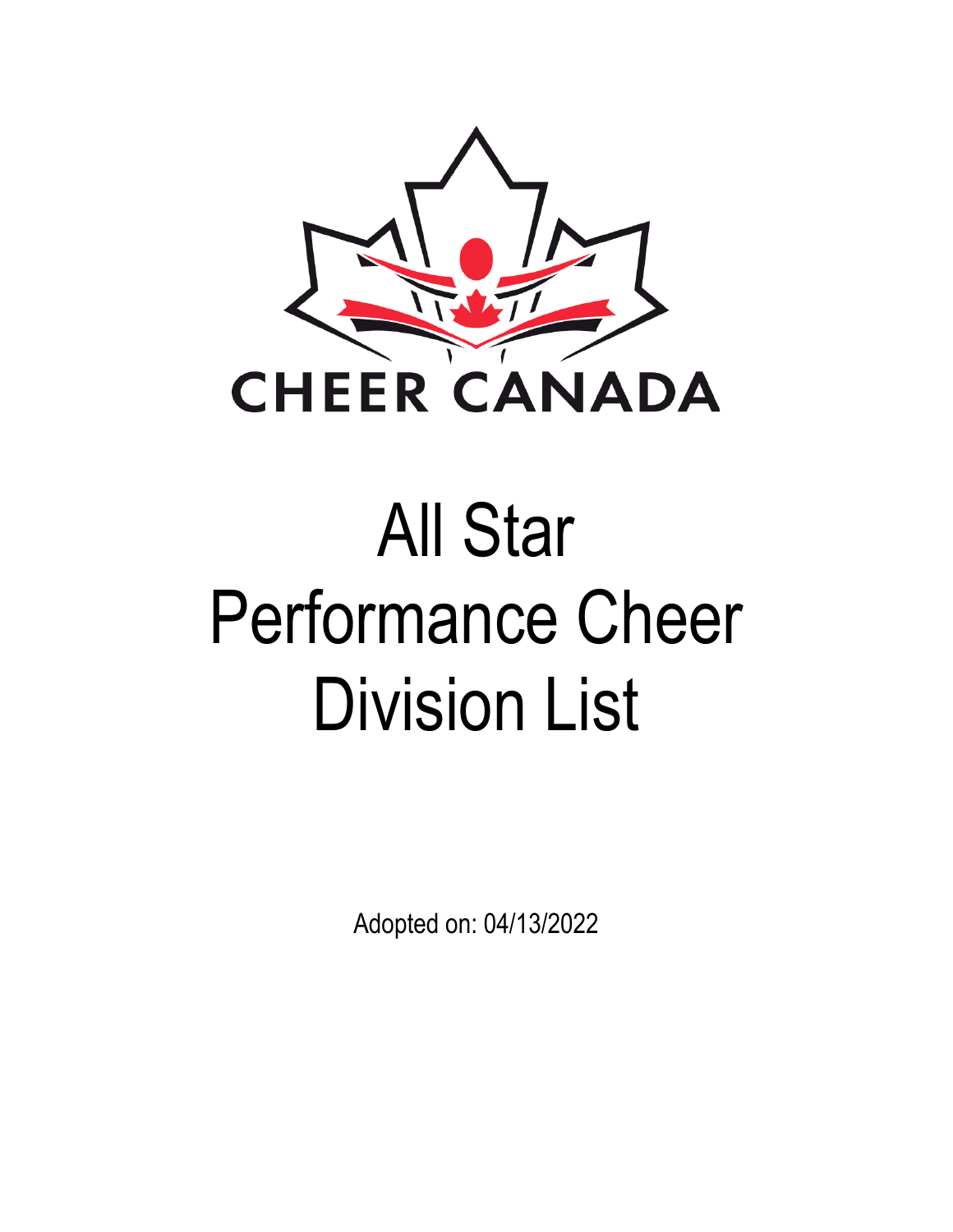

# **DIVISION LIST NOTES**

The Cheer Canada Division List and Age Grid is based on the IASF Division List, with a few differences based on unique circumstances in Canada. Please find below a list of the divisions to be available in Canada for the 2022-2023 Competitive Season.

# **AGE ELIGIBILITY**

The eligible age for an athlete is determined by the BIRTH YEARS column on the Age Grid. The age grid is based on the year of Worlds; so, this year's Age Grid is based on 2023. Therefore, an athlete is age eligible if they are of the given age for that category at any time between January 1, 2023 and December 31, 2023.

Note that the format "U followed-by-age" really means that age and younger. For example, U8 should be read as age 8 and younger. For the easiest understanding of athlete age eligibility, as stated above, use the BIRTH YEARS column.

## \*\* Cheer Canada encourages all teams competing outside of Canada to consult with the appropriate event producers **and governing authorities to ensure their team size and composition meets event specific requirements. \*\***

## **DIVISION SPLIT SUGGESTIONS**

Minimum and maximum number of team members are displayed in the grid below. Where applicable, Cheer Canada suggests divisions be split by the following team sizes:

- Small: 4 to 15 members
- Large: 16 to 30 members

\*\* Event Producers may also split divisions into All Male, Coed and All Girl when applicable. \*\*

| All Star Performance Cheer DIVISIONS | <b>BIRTH YEARS</b>      | <b>AGE</b> | <b>GENDER</b> | # ON<br><b>TEAM</b> |
|--------------------------------------|-------------------------|------------|---------------|---------------------|
| U6 Prep (formerly Tiny)              | 2016 - 2019             | $4-6$ yrs  | Mixed         | $4 - 30$            |
| U8 (formerly Mini)                   | 2014 - 2018             | $5-8$ yrs  | Mixed         | 4-30                |
| U12 (formerly Youth)                 | 2010 - 2015             | 8-12 yrs   | Mixed         | 4-30                |
| U16 (formerly Junior)                | 2006 - 2012             | 11-16 yrs  | Mixed         | 4-30                |
| U18 (formerly Senior)                | $2004 - 2010$           | 13-18 yrs  | Mixed         | 4-30                |
| Open                                 | Born in 2008 or earlier | $15+$ yrs  | Mixed         | 4-30                |
| <b>Masters</b>                       | Born in 2005 or earlier | $18 + yrs$ | Mixed         | 4-30                |

## **TIME LIMIT**

Routine time minimum of 1:45 to a maximum of 2:15

# **GENDER**

All Girl = No males on team Coed = A minimum of 1 male and 1 female on team All Male = No females on team

# **CATEGORIES**

Cheer Canada offers the categories of pom, jazz and hip hop for all ages/teams. The Pom Doubles division is also available for all ages and consists of two athletes (similar to the tumbling duo division available in cheer).

## **IMAGE POLICY**

All teams must comply with Cheer Canada's Image Policy.